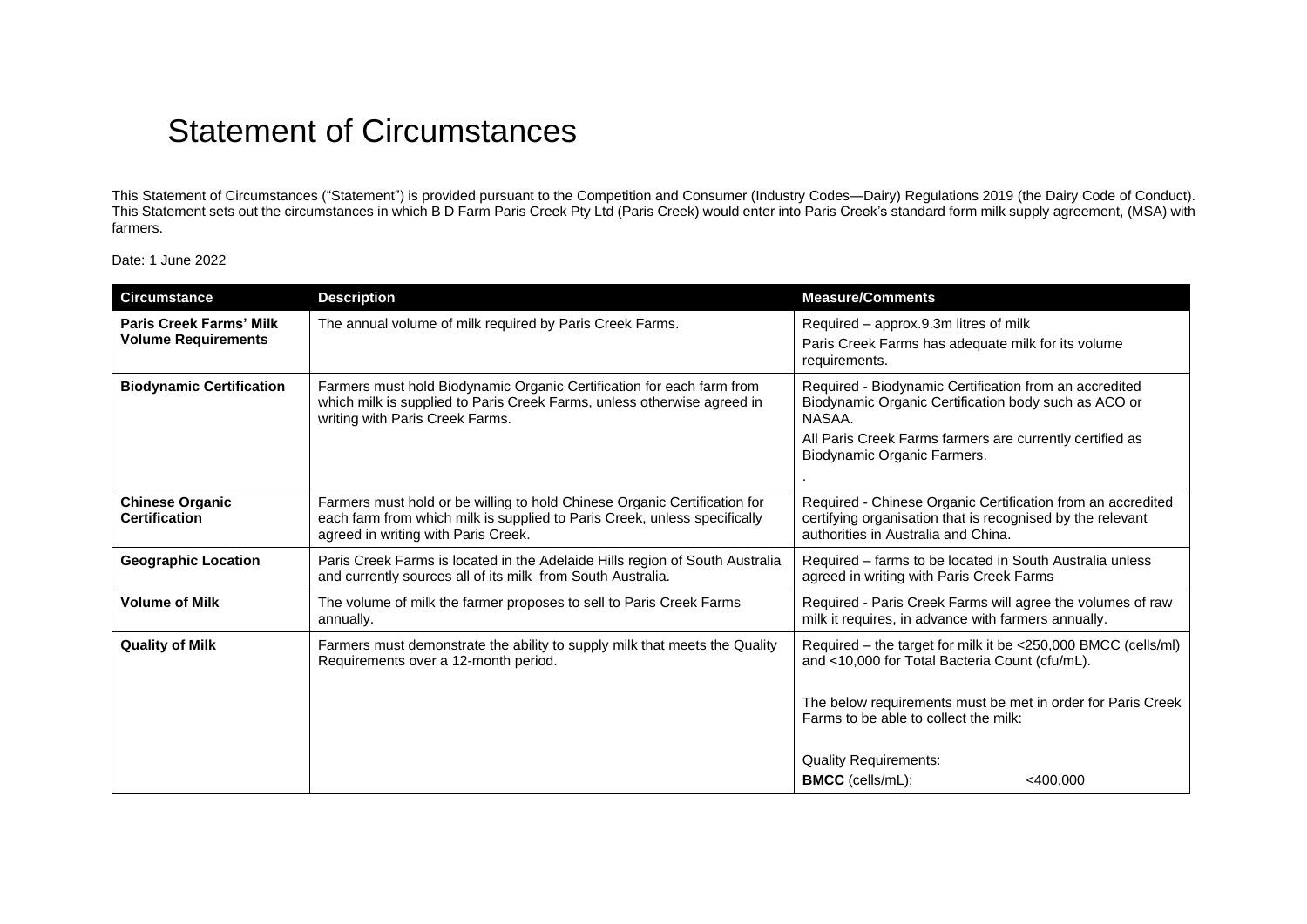|                                 |                                                                                                                                                                                                                                        | Total Bacteria Count (cfu/mL):                                                                                                                                                                                                                                  | < 50,000                                                                           |
|---------------------------------|----------------------------------------------------------------------------------------------------------------------------------------------------------------------------------------------------------------------------------------|-----------------------------------------------------------------------------------------------------------------------------------------------------------------------------------------------------------------------------------------------------------------|------------------------------------------------------------------------------------|
|                                 |                                                                                                                                                                                                                                        | Temperature:                                                                                                                                                                                                                                                    | Below 5 degrees within<br>3.5 hours from milking<br>and at all times<br>thereafter |
|                                 |                                                                                                                                                                                                                                        | Pesticides:                                                                                                                                                                                                                                                     | None                                                                               |
|                                 |                                                                                                                                                                                                                                        | Organoleptic:                                                                                                                                                                                                                                                   | None                                                                               |
|                                 |                                                                                                                                                                                                                                        | Inhibitory substances:                                                                                                                                                                                                                                          | None                                                                               |
|                                 |                                                                                                                                                                                                                                        | Organic paperwork:                                                                                                                                                                                                                                              | Complete                                                                           |
|                                 |                                                                                                                                                                                                                                        | <b>Freezing Point:</b>                                                                                                                                                                                                                                          | between -0.5C and                                                                  |
|                                 |                                                                                                                                                                                                                                        |                                                                                                                                                                                                                                                                 | -0.62C (inclusive)                                                                 |
| <b>Milk Solids</b>              | Farmers must be able to demonstrate the ability to supply milk with high<br>levels of butterfat and protein.                                                                                                                           | Required - Target butterfat content is above 3.5%. Paris<br>Creek Farms will regularly test milk for protein and fat levels<br>in the milk supplied and discuss with farmers if these targets<br>are not being met or if there are large variations in results. |                                                                                    |
| <b>Quality Control Measures</b> | Farmers must be able to demonstrate that they have adequate quality<br>control and quality assurance measures in place to meet the Quality<br>Requirements, and to comply with the necessary industry and specific<br>supply standards | Requirements - all farmers must meet quality control<br>measures to allow them to be accredited by Dairy Safe SA,<br>as Biodynamic and Organic and the ability to gain China<br>Organic Certification                                                           |                                                                                    |
| <b>Insurance</b>                | Farmer must demonstrate that they have public liability insurance and<br>product liability insurance.                                                                                                                                  | At least \$10 million per occurrence.                                                                                                                                                                                                                           |                                                                                    |